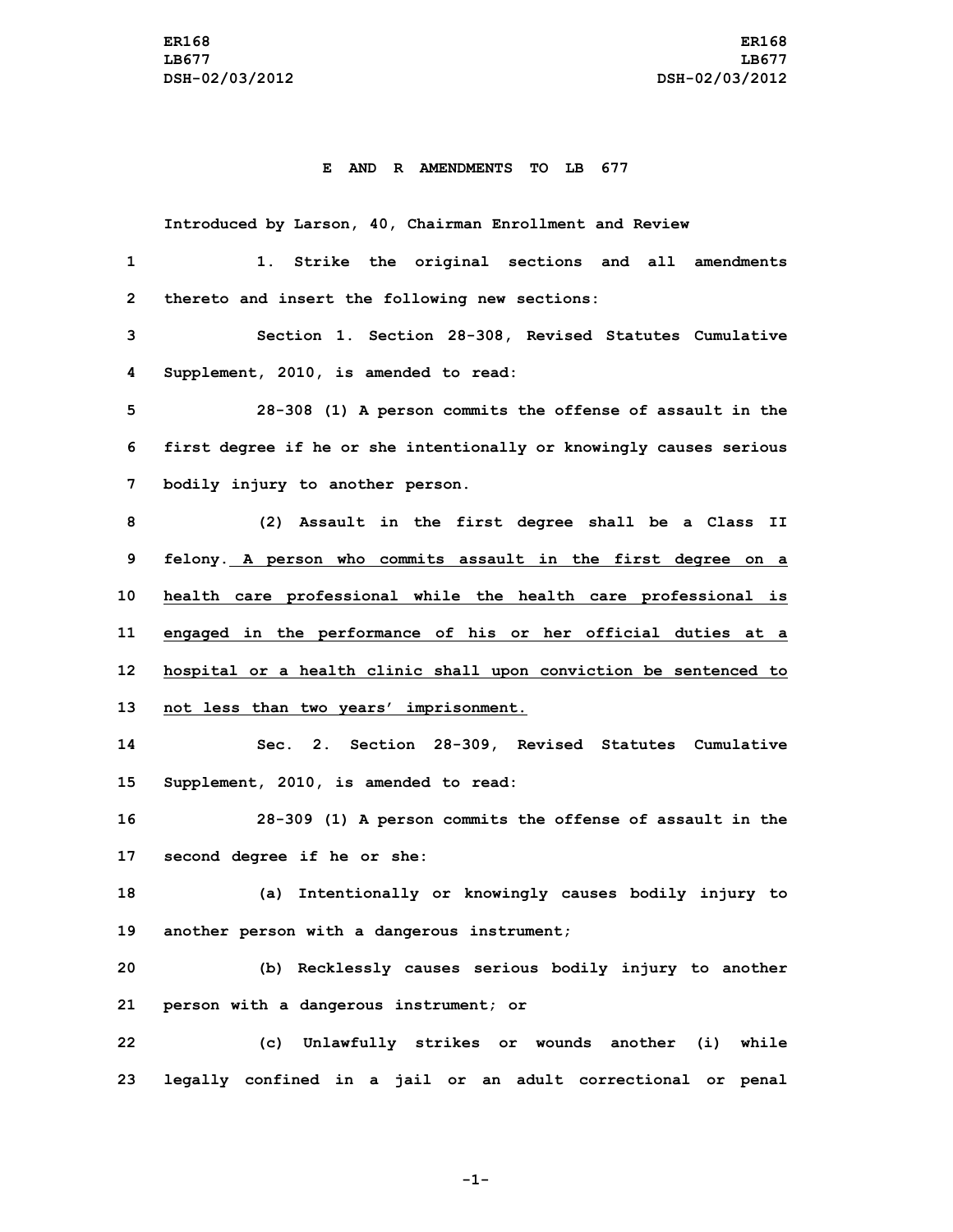**LB677 LB677 DSH-02/03/2012 DSH-02/03/2012 institution, (ii) while otherwise in legal custody of the Department of Correctional Services, or (iii) while committed as <sup>a</sup> dangerous sex offender under the Sex Offender Commitment Act. (2) Assault in the second degree shall be <sup>a</sup> Class III felony. A person who commits assault in the second degree on <sup>a</sup> health care professional while the health care professional is engaged in the performance of his or her official duties at <sup>a</sup> hospital or <sup>a</sup> health clinic shall upon conviction be sentenced to not less than one year's imprisonment. Sec. 3. Section 28-310, Reissue Revised Statutes of Nebraska, is amended to read: 28-310 (1) <sup>A</sup> person commits the offense of assault in the third degree if he: (a) Intentionally, knowingly, or recklessly causes bodily injury to another person; or (b) Threatens another in <sup>a</sup> menacing manner. (2) Assault in the third degree shall be <sup>a</sup> Class <sup>I</sup> misdemeanor unless committed in <sup>a</sup> fight or scuffle entered into by mutual consent, in which case it shall be <sup>a</sup> Class II misdemeanor. (3) <sup>A</sup> person who commits assault in the third degree on <sup>a</sup> health care professional while the health care professional is**

**23 hospital or <sup>a</sup> health clinic shall upon conviction be sentenced to 24 not less than six months' imprisonment.**

**22 engaged in the performance of his or her official duties at <sup>a</sup>**

**25 Sec. 4. For purposes of sections 28-308, 28-309, and 26 28-310 and section 5 of this act:**

**27 (1) Health care professional means <sup>a</sup> physician or other**

**-2-**